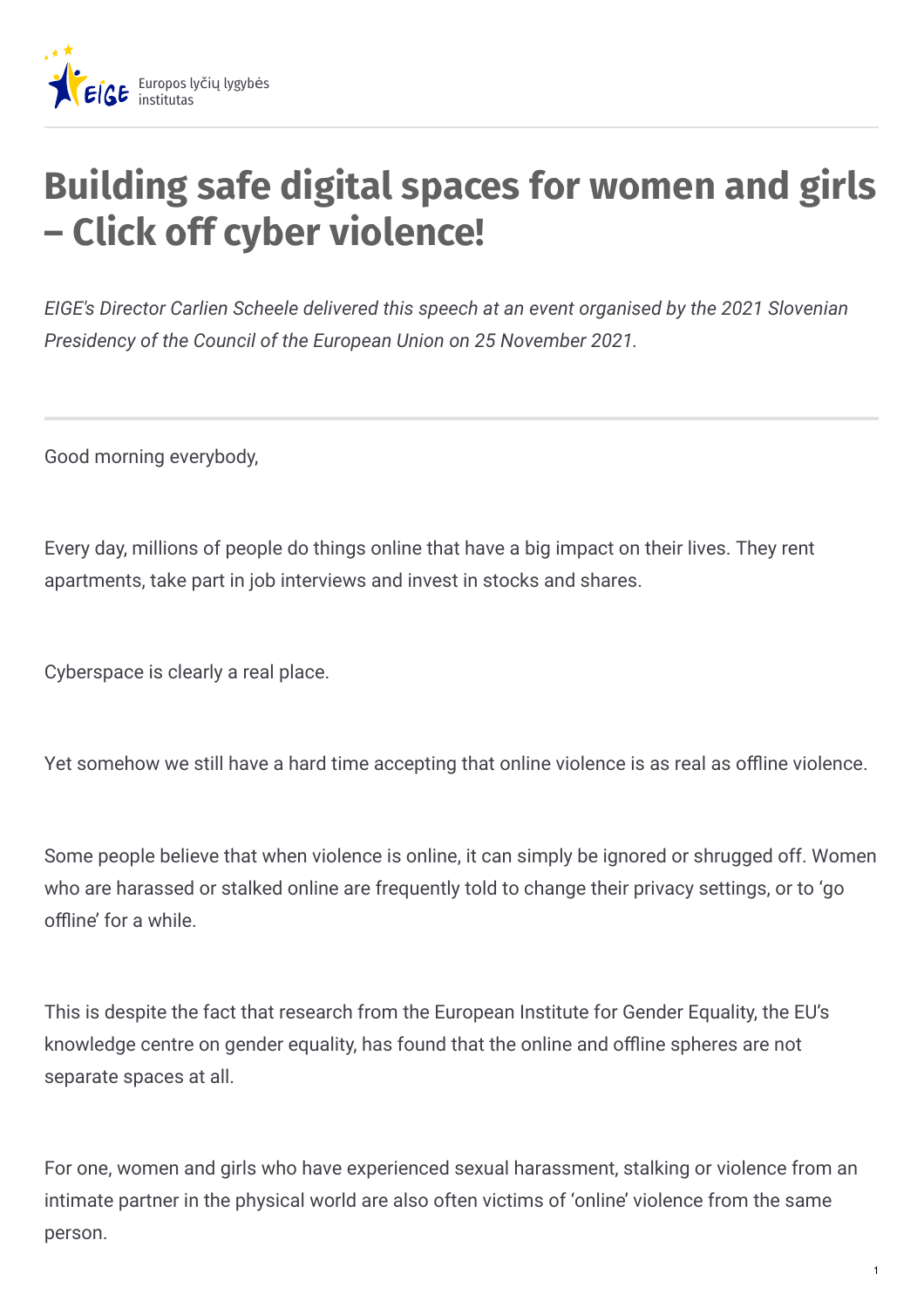On the flipside, violence that begins online, in particular stalking, can often bleed into the real world.

Abusive partners can also use digital tools to control their victims and make it impossible for them to escape. This became an even bigger concern during the Covid pandemic, when so much of our communication went online.

Second, we see the same patterns in the online space as we do offline. For example, we see the same groups of people singled out for hostility, discrimination and violence. This includes women, as well as people from ethnic minorities and the LGBTI community.

Just like the so-called real world, the cybersphere is not a neutral space.

Last, what goes on in cyberspace has real consequences. Cyber violence has psychological, social and financial repercussions for victims. An act of violence against a victim, whether it's verbal abuse or the sharing of an intimate video, can end up being seen by millions of people as a result of a few malicious clicks.

No wonder then that the psychological impact of cyber violence most commonly includes anxiety, distress, social withdrawal, paranoia and depression. All this can lead to victims underperforming at work, university or school, and subsequently losing their job or study place.

The impact on victims also has wider ramifications on society, with the European Parliament recently estimating that gender-based cyber violence costs the European Union up to 89 billion euros each year.

Just to be clear, 89 billion euros is equivalent to the GDP of the country where the European Institute for Gender Equality is based, Lithuania, added to that of neighbouring Estonia.

Thankfully, even though cyber violence is still a relatively new phenomenon, almost every EU country has some form of legislation against it.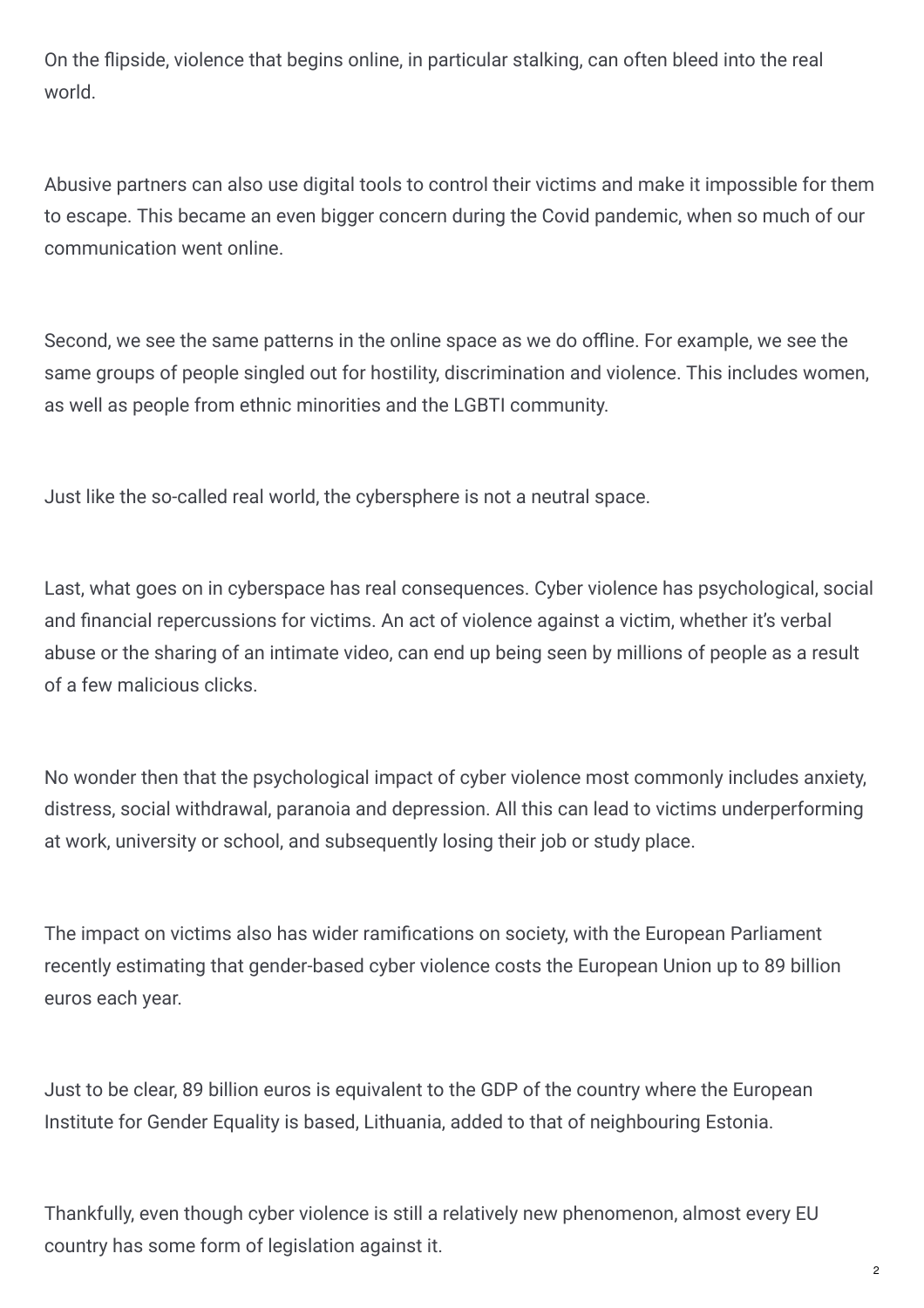However, the definitions of cyber violence vary greatly across countries, and the majority do not have specific provisions on cyber violence against women and girls.

There are some notable exceptions. Last year, Romania became the first EU country to adopt a stand-alone cyber violence law. The prevalence of cyber violence makes this a positive step in itself. But the law also recognises the gendered nature of much online violence classing cyber harassment as a form of domestic violence.

This misses the gendered nature of cyber violence. Indeed, both women and men, and girls and boys experience cyber violence. But the violence faced by women and girls is different. It includes digital voyeurism and non-consensual pornography, or revenge porn as it's commonly called.

Cyber violence against women and girls also tends to be more severe.

Ignoring gender in cyber violence laws also results in a lack of evidence on which to build effective responses to cyber violence. Currently, we have very little sex-disaggregated data which would shed more light on who in particular is targeted, using what tools and by whom.

This is why we at the European Institute for Gender Equality are collecting all data and evidence on cyber violence that is available across the EU Member States. We are analysing the concepts, definitions and terminology each country uses when referring to different forms of cyber violence, such as cyber bullying, cyber stalking and cyber harassment

We focus on cyber violence against all women and girls over the age of 13, which is the minimum legal age to open a profile on most social media platforms. This is particularly important because young girls tend to be very active users, and at the same time, very vulnerable ones.

Based on this unprecedented mapping exercise, we will propose new definitions of cyber violence against women and girls to help EU countries map the many different forms of this violence.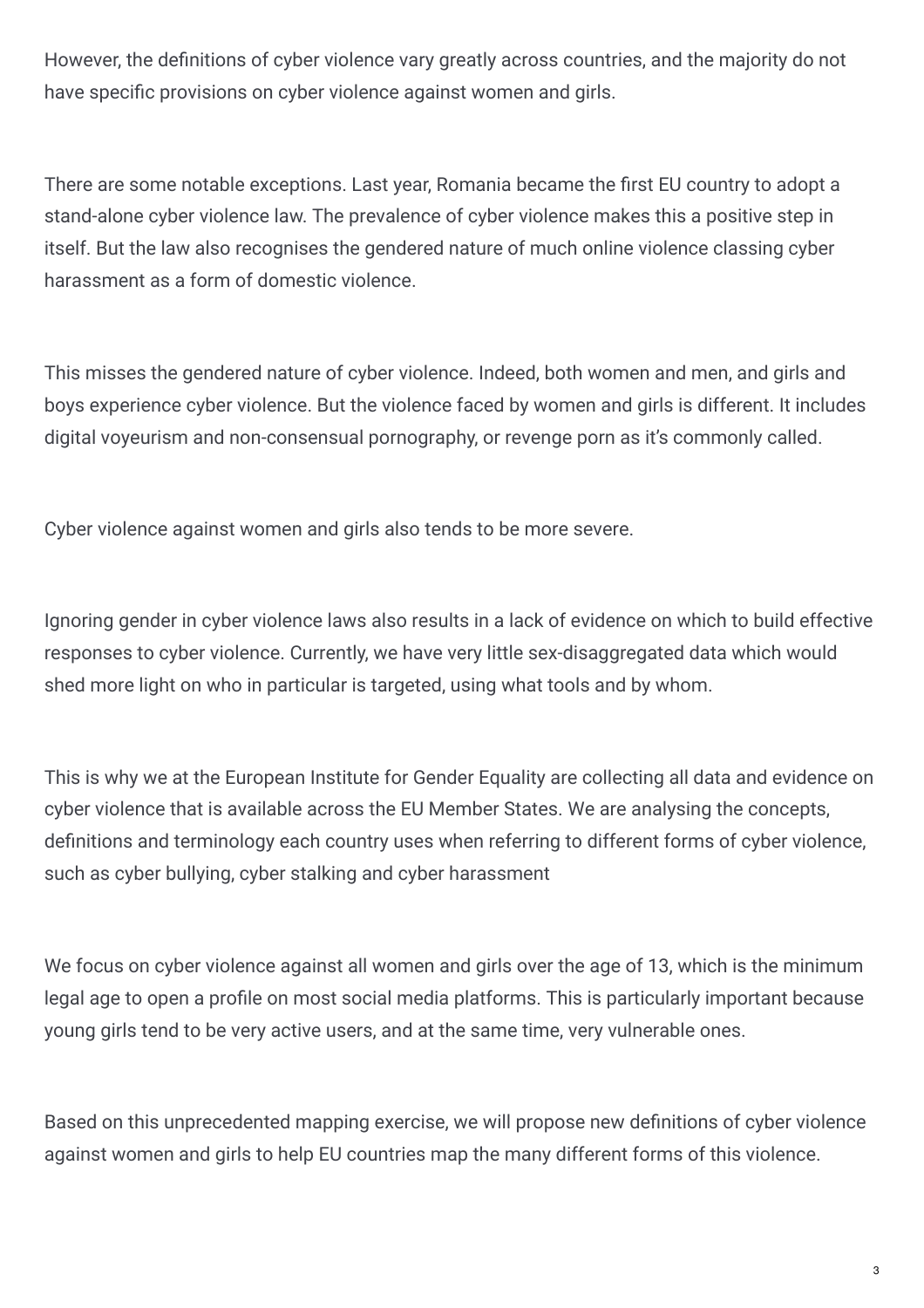All this will lay the ground for EIGE to develop a set of indicators that will enable the collection of rich and comparable data across the EU. This data will give governments the information they need to pass evidence-based policies and laws to properly tackle cyber violence.

This work is urgent. The current body of evidence on cyber violence is weak, and victims are being let down. Many victims don't report cyber violence crimes because they feel justice will not be served. We are not stopping perpetrators, nor successfully supporting those who face violence.

And the problem goes beyond individual victims, and indeed individual perpetrators. Online, we have growing communities of people who advocate hate and violence against women using systematic and effective tools.

You may have heard of the manosphere, a network of online men's communities that spread misogynistic myths and misinformation and openly oppose women's rights. Often they are behind vicious cyber harassment campaigns against women who speak up for gender equality.

Clearly, cyber violence isn't 'just words'. It has the capacity to cause pain and suffering, to spread sexism, and to entrench discrimination.

We are currently finalising a study for the Slovenian presidency of the Council of the European Union, which finds that sexism and sexual harassment are being replicated across online spaces, which suffer from less regulation than the physical world.

As more and more of our lives move online, this has a serious impact on how people are able to live their lives. Violence pushes victims out of the digital sphere, disempowering them and violating their human rights.

And it has only intensified during the pandemic, with cases of cyber harassment and nonconsensual pornography spiking during lockdowns.

That is why I am glad to see a burst of new EU legislation to make cyberspace a safer place.